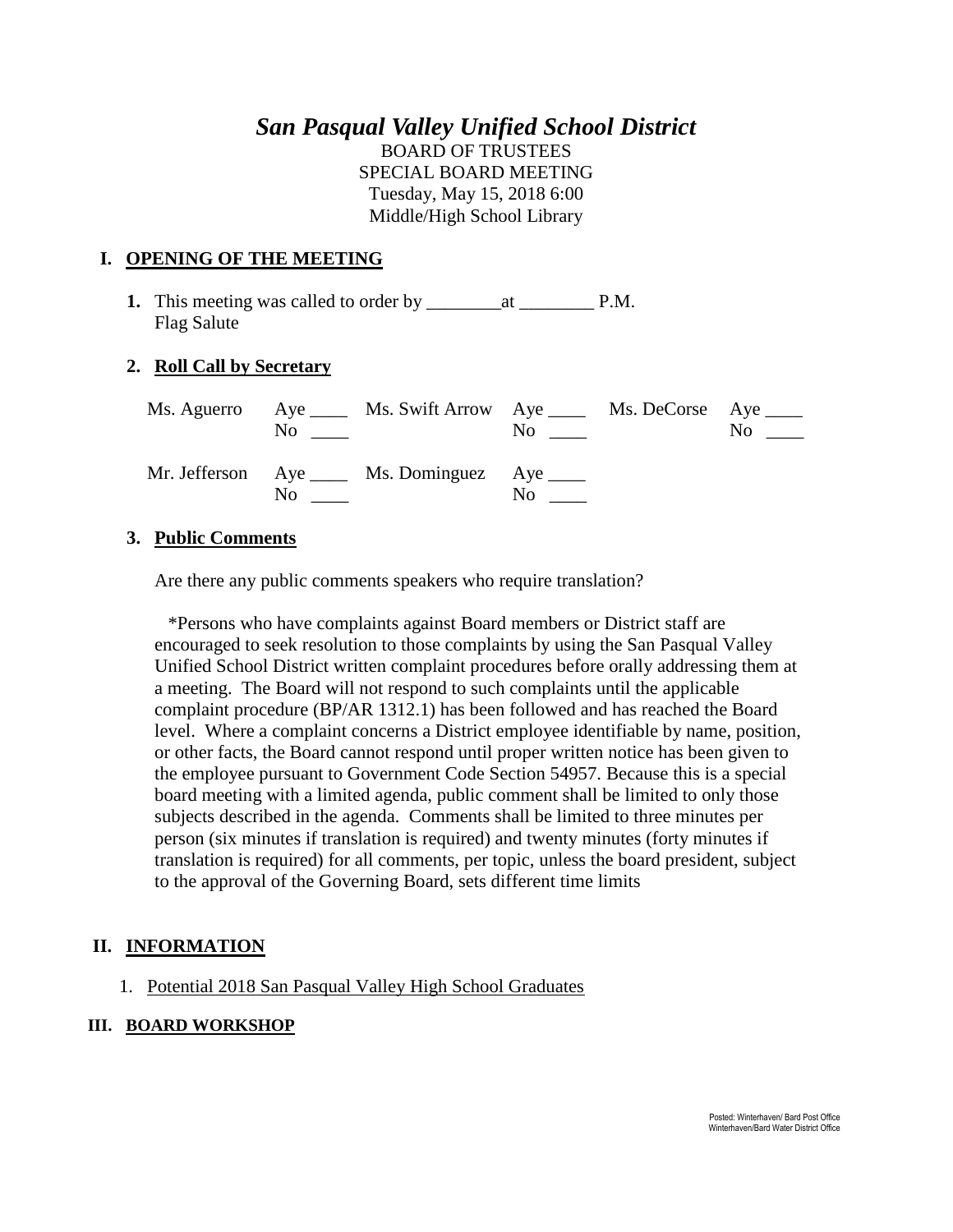# **IV. NEW BUSINESS**

|  |                                                                 | 1. Tentative Agreement Between the San Pasqual Valley Unified School District and California School<br><b>Employees Association with Side Note</b> |                     |                                                                                                                                                           |                        |  |            |  |
|--|-----------------------------------------------------------------|----------------------------------------------------------------------------------------------------------------------------------------------------|---------------------|-----------------------------------------------------------------------------------------------------------------------------------------------------------|------------------------|--|------------|--|
|  |                                                                 |                                                                                                                                                    |                     |                                                                                                                                                           |                        |  |            |  |
|  |                                                                 |                                                                                                                                                    | $No \_$             | Ms. Aguerro Aye _____ Ms. Swift Arrow Aye _____ Ms. DeCorse Aye _____                                                                                     | $No \_\_$              |  | $No \t —$  |  |
|  |                                                                 |                                                                                                                                                    | $No \ \_$           | Mr. Jefferson Aye _____ Ms. Dominguez Aye ____                                                                                                            |                        |  |            |  |
|  | 2. Accept Recommendations of CFW for Placement and Style of Gym |                                                                                                                                                    |                     |                                                                                                                                                           |                        |  |            |  |
|  |                                                                 |                                                                                                                                                    |                     |                                                                                                                                                           |                        |  |            |  |
|  |                                                                 |                                                                                                                                                    | $No \_$             | Ms. Aguerro Aye _____ Ms. Swift Arrow Aye _____ Ms. DeCorse Aye ____                                                                                      | $No \_$                |  | $No \ \_$  |  |
|  |                                                                 |                                                                                                                                                    | No                  | Mr. Jefferson Aye _____ Ms. Dominguez Aye _____                                                                                                           | $\mathbf{N}\mathbf{o}$ |  |            |  |
|  |                                                                 |                                                                                                                                                    |                     |                                                                                                                                                           |                        |  |            |  |
|  |                                                                 | V. CLOSED SESSION                                                                                                                                  |                     |                                                                                                                                                           |                        |  | Time: P.M. |  |
|  |                                                                 |                                                                                                                                                    | $No \ \_$           | Ms. Aguerro Aye _____ Ms. Swift Arrow Aye _____ Ms. DeCorse Aye ____                                                                                      |                        |  | $No \ \_$  |  |
|  |                                                                 |                                                                                                                                                    | $No \_\_$           | Mr. Jefferson Aye _____ Ms. Dominguez Aye _____                                                                                                           |                        |  |            |  |
|  |                                                                 |                                                                                                                                                    |                     | 1. PERSONNEL MATTERS – Pursuant to Government Code 54957                                                                                                  |                        |  |            |  |
|  |                                                                 |                                                                                                                                                    | a. Cafeteria Worker |                                                                                                                                                           |                        |  |            |  |
|  |                                                                 |                                                                                                                                                    |                     |                                                                                                                                                           |                        |  |            |  |
|  |                                                                 |                                                                                                                                                    | $No \ \_$           | Motion _____________ Second _______________ Action ______________________________<br>Ms. Aguerro Aye _____ Ms. Swift Arrow Aye _____ Ms. DeCorse Aye ____ | $No \_$                |  | $No \_$    |  |